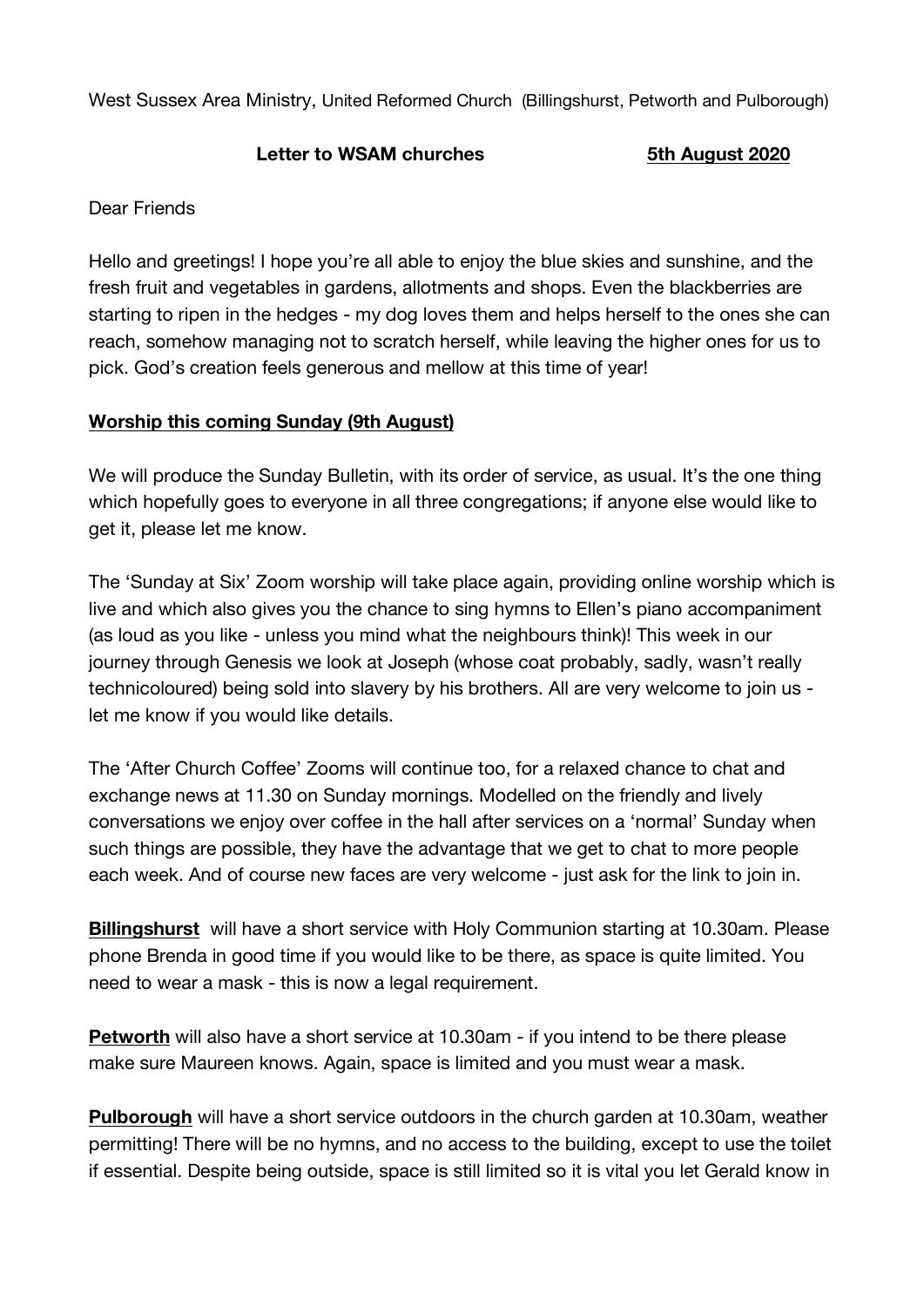good time if you intend to be there. Masks are optional outside, but you can't go inside, even to the toilet, without one.

For all services please remember to dress for the weather - suncream or sun hats may be needed outdoors this Sunday! Bring your own Bible or cushion if you want them, and a bottle of water, as the kitchen is not in use. Please use the hand sanitiser as you arrive, sit where you are directed, and leave promptly at the end. There will be a retiring collection, as we can't pass anything round.

Please remember to wear a mask - this week they have become a legal requirement for everybody inside churches as well as other similar indoor public spaces.

Before attending worship you should really assess your personal risk. There is an online way of doing it on the URC website here:

https://urc.org.uk/images/Personal-Risk-Assessment-example.pdf

Or if you would like a paper copy of that, just let me know. Alternatively there is a short film available online to explain how to work out how high your personal risk is: https://youtu.be/ytJJQ3MBAbQ

\*\*\*\*\* If you, or anyone you've been with, has any symptoms of Covid-19, or has tested positive in the last 14 days, please don't come out and put others at risk! \*\*\*\*\*\*

## **News of church family and friends**

Some of you will remember Revd Amanda who ministered here a number of years ago,. She is quite seriously ill at the moment, and would very much appreciate the prayers of WSAM friends.

Please also hold in prayer the people of Lebanon after this week's disastrous explosion in Beirut. Embrace the Middle East (the Christian charity which used to be known as Biblelands) asks our prayers for those who have lost their homes and loved ones, for those who are caring for the injured, for the rescue teams, for the Church, and for their local Christian partners as they seek to comfort and serve the families they work with. Their website (embraceme.org) also has a link to donate to the crisis.

Don't forget to think what you could let Meredith have for the September Messenger! Have a good weekend, and stay in touch - with each other and with me.

Anne Lewitt